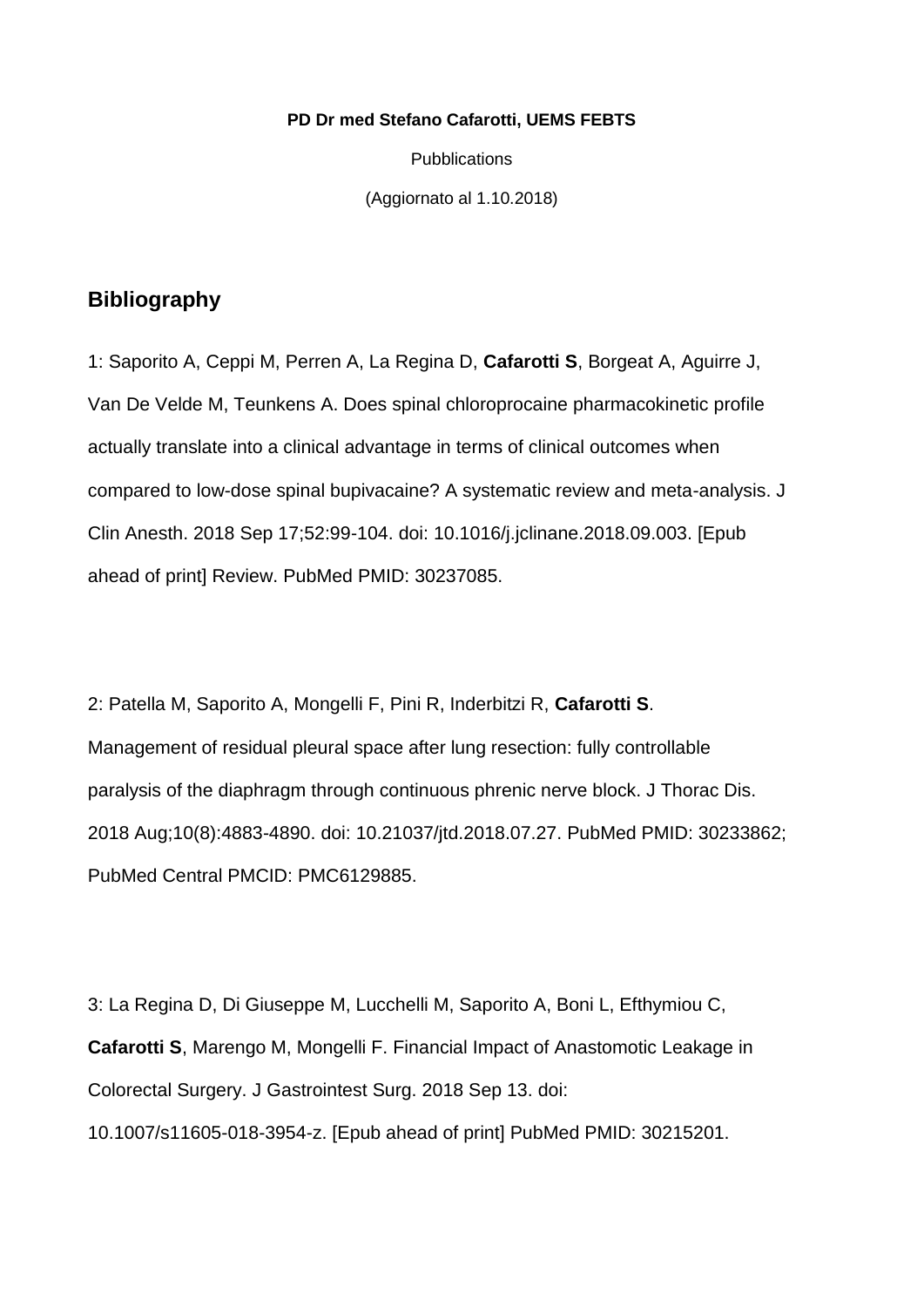4: Patella M, Saporito A, Mongelli F, Inderbitzi R, **Cafarotti S**. Reply. Ann Thorac Surg. 2018 Sep;106(3):937-938. doi: 10.1016/j.athoracsur.2018.03.087. PubMed PMID: 30139502.

5: Mongelli F, FitzGerald M, **Cafarotti S**, Inderbitzi R. Chylothorax after endoscopic ultrasound with fine-needle aspiration causing migrating appearance of a solitary fibrous tumor of the pleura. Ann Thorac Med. 2018 Apr-Jun;13(2):114-116. doi: 10.4103/atm.ATM\_340\_17. PubMed PMID: 29675063; PubMed Central PMCID: PMC5892086.

6: Patella M, Saporito A, Puligheddu C, Mongelli F, La Regina D, Pini R, Inderbitzi R, **Cafarotti S**. Lung Ultrasound to Detect Residual Pneumothorax After Chest Drain Removal in Lung Resections. Ann Thorac Surg. 2018 May;105(5):1537-1542. doi: 10.1016/j.athoracsur.2017.12.008. Epub 2018 Jan 11.

PubMed PMID: 29331648.

7: Mongelli F, **Cafarotti S**, Di Giuseppe M, Patella M. Late onset of pneumothorax after bronchoscopic lung volume reduction due to migration of a nitinol coil. Eur J Cardiothorac Surg. 2018 Apr 1;53(4):884-885. doi: 10.1093/ejcts/ezx402. PubMed PMID: 29186411.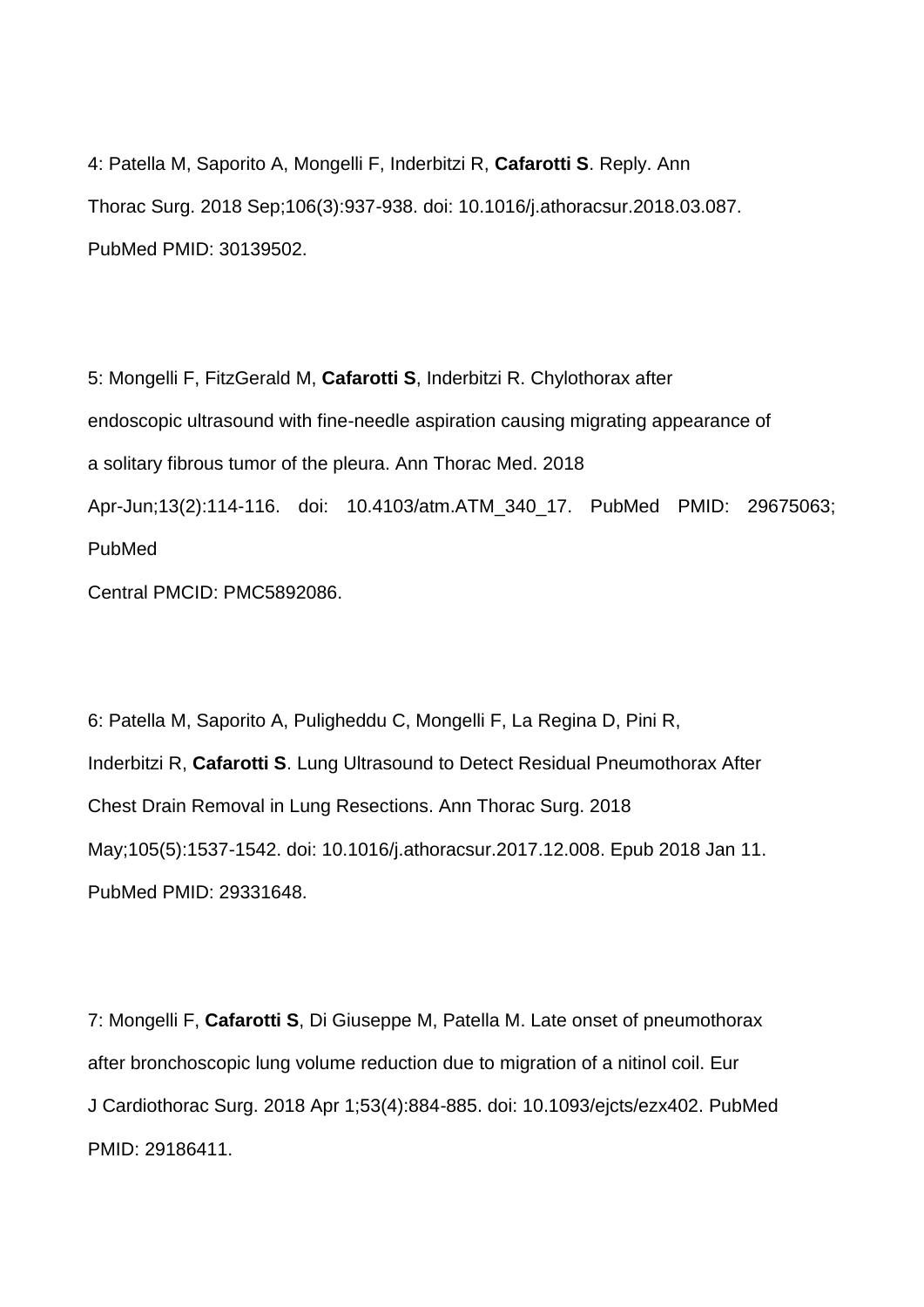8: **Cafarotti S**, Lococo F, Froesh P, Zappa F, Andrè D. Target Therapy in Lung Cancer. Adv Exp Med Biol. 2016;893:127-136. doi: 10.1007/978-3-319-24223-1\_6. Review. PubMed PMID: 26667341.

9: **Cafarotti S**, Cusumano G, Giuliani M, Matarelli E, Carboni GL, Schneiter D, Dutly AE; Pneumoclub Ticino CH. Extra-anatomical VATS lung resection: the outpatient experience with the aid of a digital chest drain device. Eur Rev Med Pharmacol Sci. 2015 Oct;19(20):3850-4. PubMed PMID: 26531269.

10: Cardillo G, Carleo F, DI Martino M, Ciamberlano B, Ialongo P, Cusumano G, Denitza Tinti M, Ricci A, **Cafarotti S**. Control of major pulmonary artery bleeding with a gelatin matrix-thrombin solution: a retrospective analysis. J Cardiovasc Surg (Torino). 2017 Dec;58(6):904-908. doi: 10.23736/S0021-9509.16.09010-8. Epub 2015 Sep 3. PubMed PMID: 26337014.

11: Lococo F, **Cafarotti S**, Cesario A, Dall'Armi V, Cusumano G, Lauriola L, Frederic M, Evoli A, Margaritora S, Granone P. Prognostic grading after complete resection for thymic malignancies. Eur Rev Med Pharmacol Sci. 2015 Aug;19(15):2882-91. PubMed PMID: 26241544.

12: Condoluci A, Leuzzi G, Inderbitzi R, **Cafarotti S**. eComment. Radical vs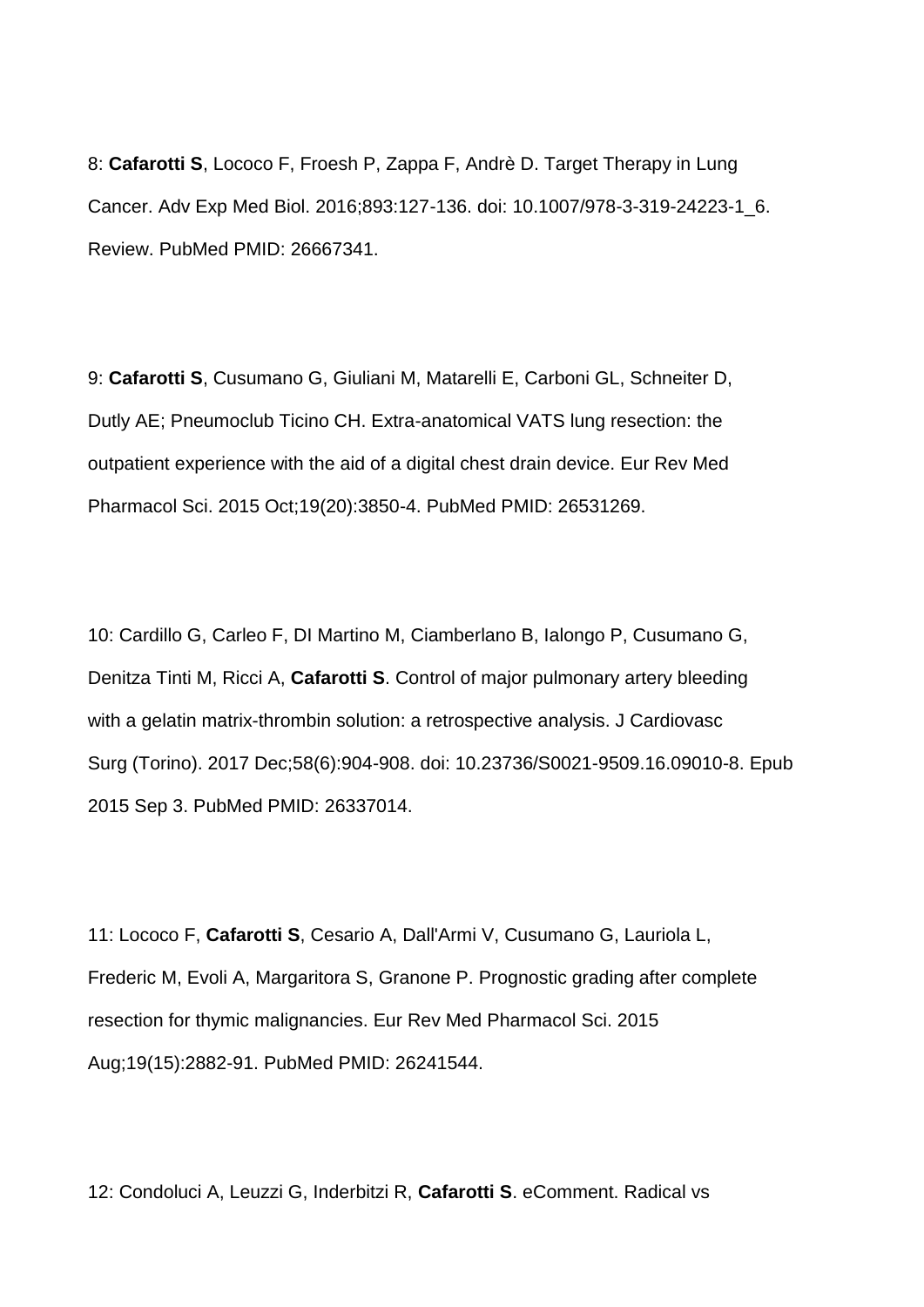selective lymphadenectomy for non-small-cell lung cancer: which is the optimal procedure? Interact Cardiovasc Thorac Surg. 2015 Jun;20(6):796-7. doi: 10.1093/icvts/ivv106. PubMed PMID: 26023196.

13: Froesch P, Martucci F, Györik S, Dutly AE, **Cafarotti S**. Management of non-small cell lung cancer in the elderly. Eur J Intern Med. 2014 Dec;25(10):888-94. doi: 10.1016/j.ejim.2014.10.024. Epub 2014 Oct 31. Review. PubMed PMID: 25468247.

14: Treglia G, Sadeghi R, Giovanella L, **Cafarotti S**, Filosso P, Lococo F. Is (18)F-FDG PET useful in predicting the WHO grade of malignancy in thymic epithelial tumors? A meta-analysis. Lung Cancer. 2014 Oct;86(1):5-13. doi: 10.1016/j.lungcan.2014.08.008. Epub 2014 Aug 18. Review. PubMed PMID: 25175317.

15: **Cafarotti S**, Froesch P, Bongiovanni M, Mazzucchelli L, Martin V, Dutly AE. SS18-bronchial biphasic synovial sarcoma in an octogenarian with hemothorax. Lung. 2014 Jun;192(3):451-3. doi: 10.1007/s00408-013-9554-5. Epub 2014 Jan 16. PubMed PMID: 24429587.

16: Treglia G, Sadeghi R, Annunziata S, Lococo F, **Cafarotti S**, Bertagna F, Prior JO, Ceriani L, Giovanella L. Diagnostic accuracy of 18F-FDG-PET and PET/CT in the differential diagnosis between malignant and benign pleural lesions: a systematic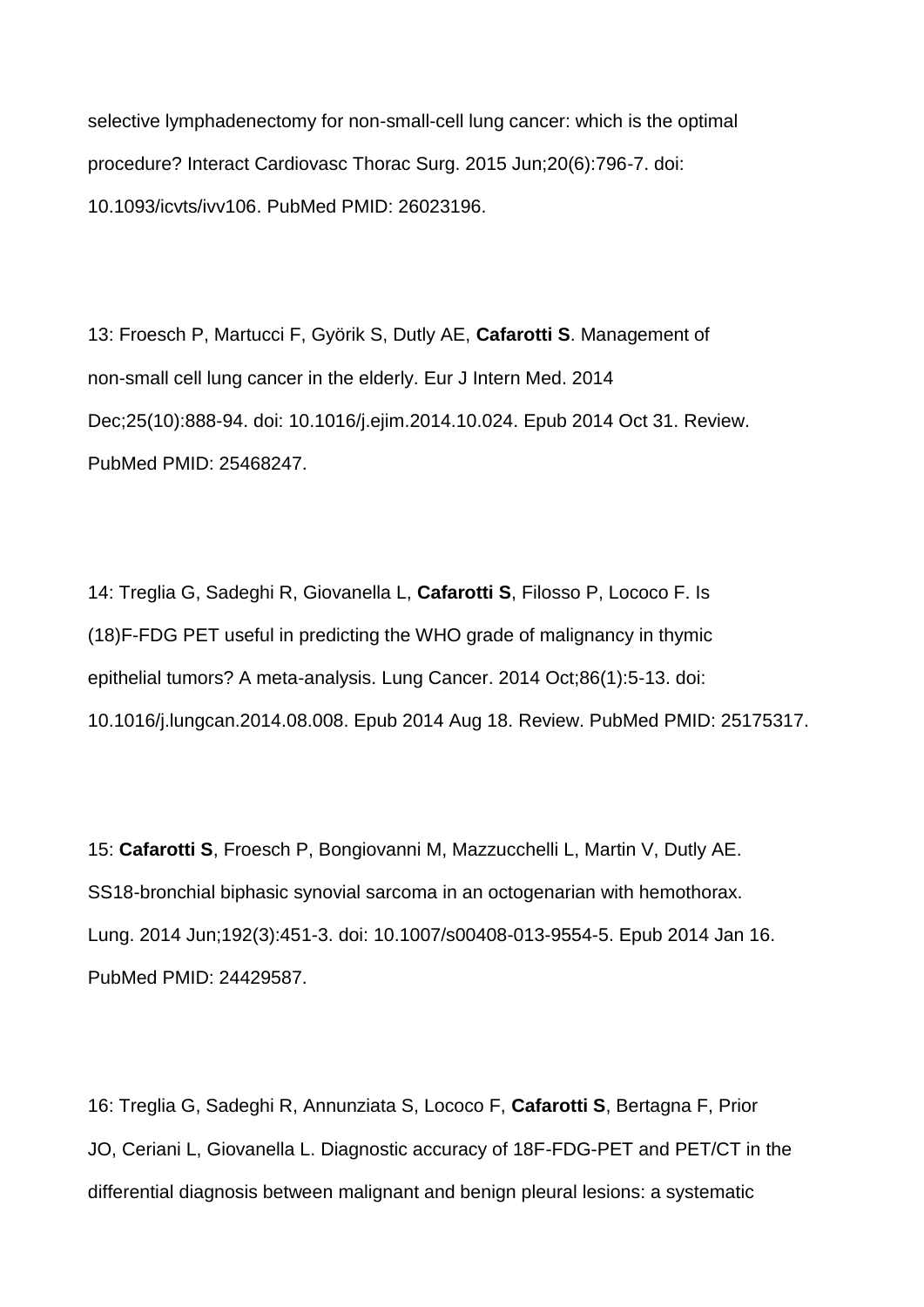review and meta-analysis. Acad Radiol. 2014 Jan;21(1):11-20. doi: 10.1016/j.acra.2013.09.015. Review. PubMed PMID: 24331260.

17: **Cafarotti S**, Matarrelli E, Guerra A, Dutly AE. Large intercostal pulmonary hernia secondary to limited-access aortic valve surgery: video-assisted thoracoscopic technique repair. Lung. 2014 Apr;192(2):333-4. doi: 10.1007/s00408-013-9538-5. Epub 2013 Dec 1. PubMed PMID: 24292397.

18: Treglia G, Sadeghi R, Annunziata S, Lococo F, **Cafarotti S**, Prior JO, Bertagna F, Ceriani L, Giovanella L. Diagnostic performance of fluorine-18-fluorodeoxyglucose positron emission tomography in the assessment of pleural abnormalities in cancer patients: a systematic review and a meta-analysis. Lung Cancer. 2014 Jan;83(1):1-7. doi: 10.1016/j.lungcan.2013.11.002. Epub 2013 Nov 13. Review. PubMed PMID: 24290256.

19: Leuzzi G, Cesario A, **Cafarotti S**, Lococo F, Dall'Armi V, Novellis P, Romano R, Siciliani A, Meacci E, Granone P, Margaritora S. Surgical treatment in patient with non-small-cell lung cancer with fissure involvement: anatomical versus nonanatomical resection. J Thorac Oncol. 2014 Jan;9(1):97-108. doi: 10.1097/JTO.0000000000000040. PubMed PMID: 24257140.

20: Lococo F, **Cafarotti S**, Filice A, Bertagna F, Treglia G. A false positive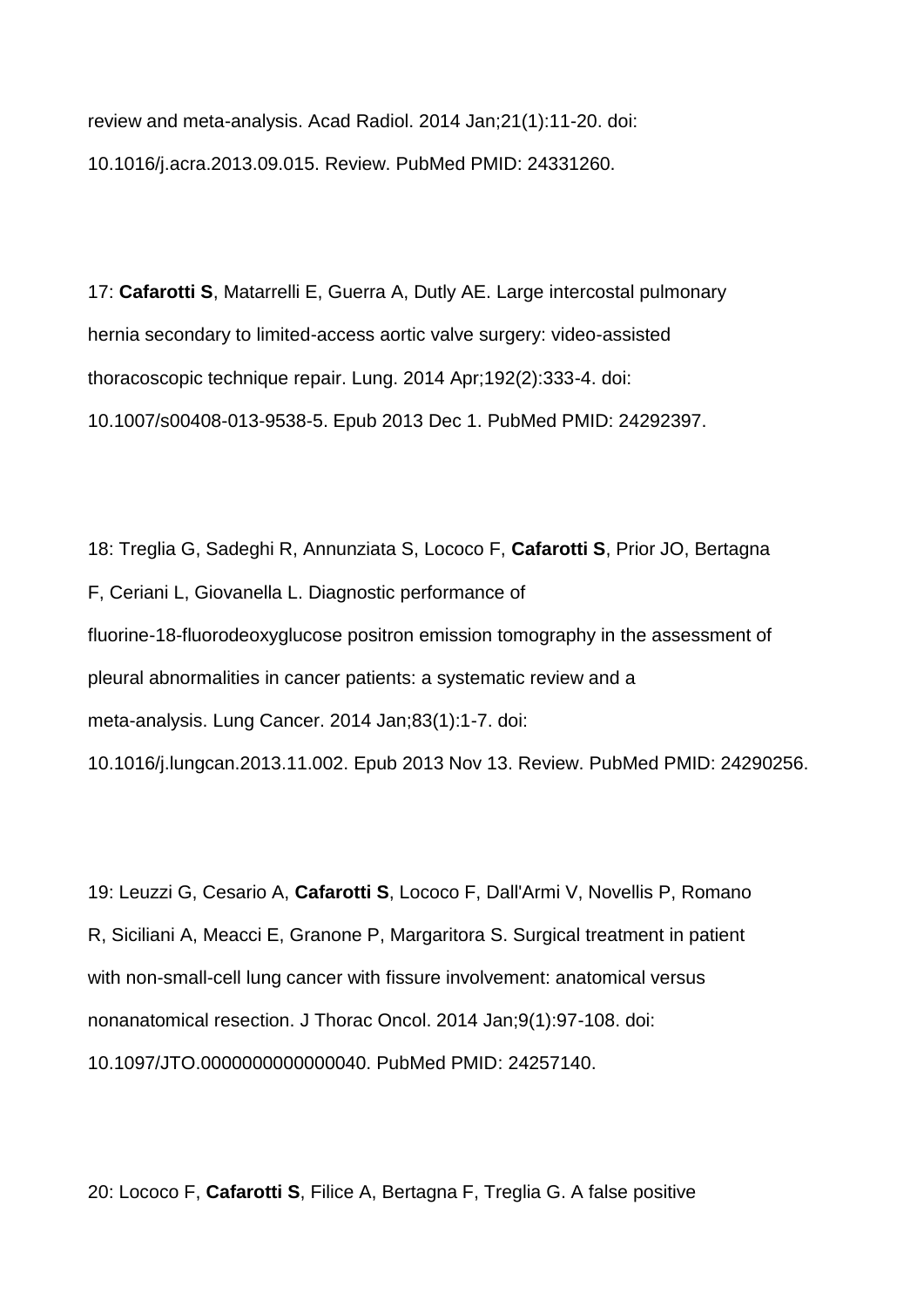finding on the PET of somatostatin receptor due to a chondromyxoid fibroma. Rev Esp Med Nucl Imagen Mol. 2014 Jul-Aug;33(4):245-6. doi: 10.1016/j.remn.2013.09.003. Epub 2013 Oct 16. PubMed PMID: 24140025.

21: Lococo F, **Cafarotti S**, Treglia G. Is 18F-FDG-PET/CT really able to differentiate between malignant and benign solitary fibrous tumor of the pleura? Clin Imaging. 2013 Sep-Oct;37(5):976. doi: 10.1016/j.clinimag.2013.03.003. Epub 2013 Jul 6. PubMed PMID: 23834904.

22: Sterzi S, Cesario A, Cusumano G, Dall'Armi V, Lapenna LM, Cardaci V, Novellis P, Lococo F, Corbo GM, **Cafarotti S**, Margaritora S, Granone P. Post-operative rehabilitation for surgically resected non-small cell lung cancer patients: serial pulmonary functional analysis. J Rehabil Med. 2013 Sep;45(9):911-5. doi: 10.2340/16501977-1192. PubMed PMID: 23824070.

23: **Cafarotti S**, Treglia G, Bongiovanni M, Ceriani L, Paone G, Giovanella L, Dutly A. A rare case of mucinous cystadenoma of the lung mimicking malignancy at 18F-FDG PET/CT. Clin Nucl Med. 2014 Jun;39(6):e331-3. doi: 10.1097/RLU.0b013e31829960bf. PubMed PMID: 23797231.

24: **Cafarotti S**, Cesario A, Porziella V, Leuzzi G, Vita ML, Meacci E, Congedo MT, Granone P. Post-esophagectomy anastomotic leaks. The role of the anastomotic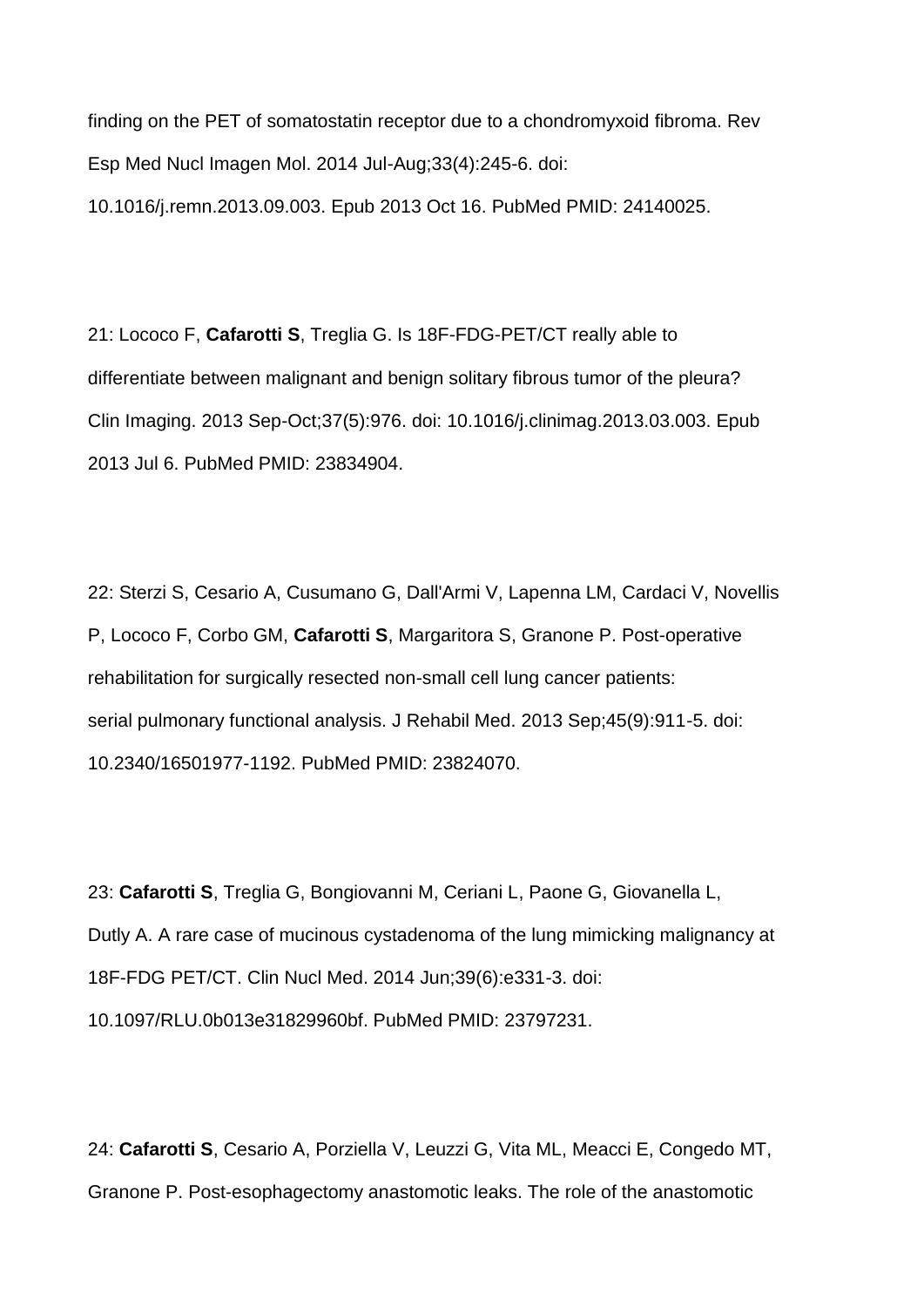location. Ann Ital Chir. 2013 Mar-Apr;84(2):137-41. PubMed PMID: 23698090.

25: **Cafarotti S**, Dutly A, Cardillo G, Granone P. Early stage non-small-cell lung cancer: surgical implications of the new adenocarcinoma classification. J Thorac Oncol. 2013 May;8(5):e45. doi: 10.1097/JTO.0b013e318287c5f0. PubMed PMID: 23584302.

26: Antonicelli A, **Cafarotti S**, Indini A, Galli A, Russo A, Cesario A, Lococo FM, Russo P, Mainini AF, Bonifati LG, Nosotti M, Santambrogio L, Margaritora S, Granone PM, Dutly AE. EGFR-targeted therapy for non-small cell lung cancer: focus on EGFR oncogenic mutation. Int J Med Sci. 2013;10(3):320-30. doi: 10.7150/ijms.4609. Epub 2013 Feb 11. Review. PubMed PMID: 23423768; PubMed Central PMCID: PMC3575628.

27: **Cafarotti S**, Cesario A, Margaritora S, Granone P. Typical bronchial carcinoid tumors: focus on surgical management. Ann Thorac Surg. 2013 Jan;95(1):385. doi: 10.1016/j.athoracsur.2012.05.119. Epub 2012 Dec 25. PubMed PMID: 23272880.

28: Scarpellini E, **Cafarotti S**, Cesario A, Lococo F, Margaritora S, Gabrielli M, Tortora A, Gasbarrini A, Granone P. A case of vomiting in an anorexic achalasic patient. Eur Rev Med Pharmacol Sci. 2012 Oct;16 Suppl 4:44-7. PubMed PMID: 23090806.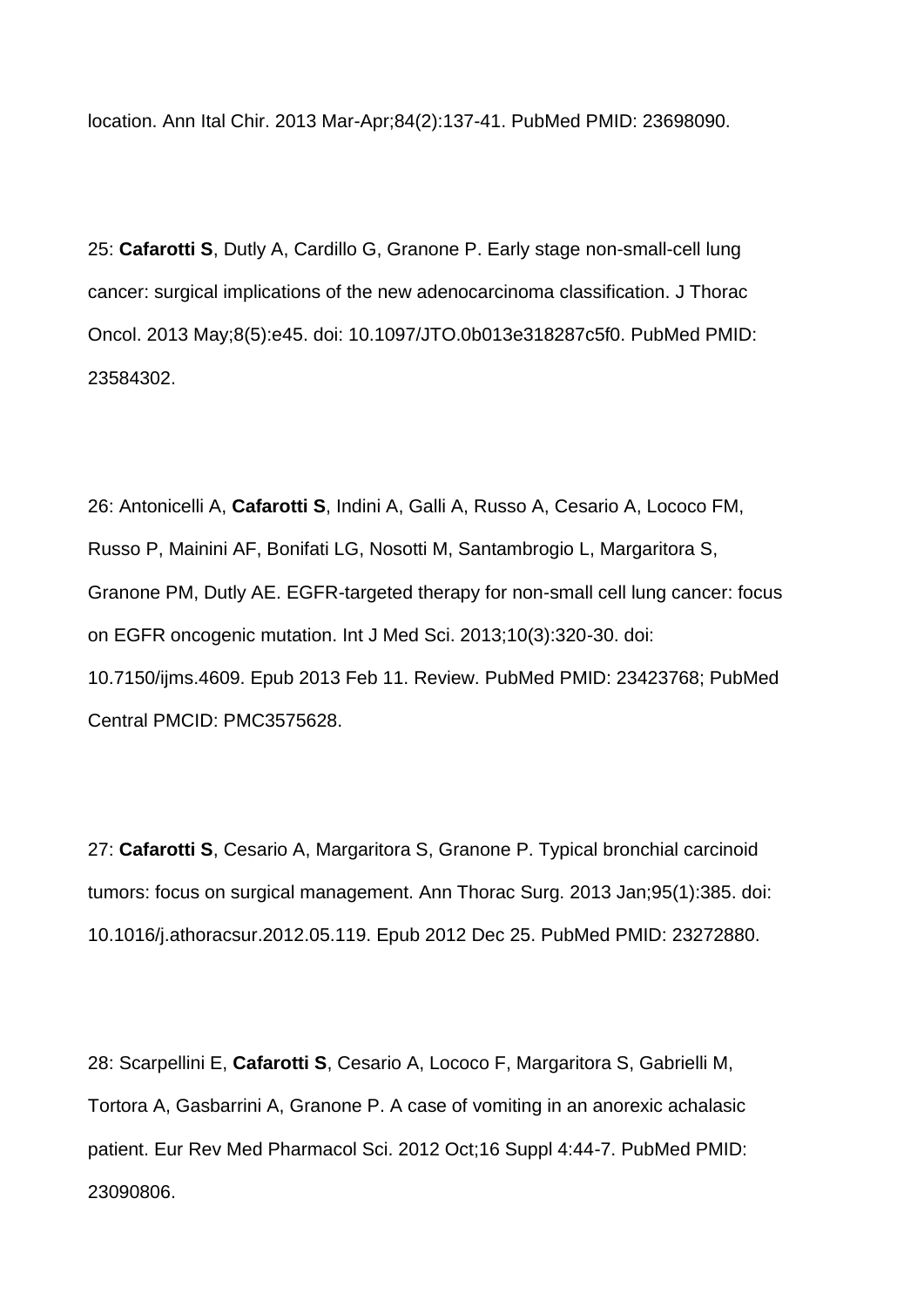29: Novellis P, Cesario A, Lococo F, **Cafarotti S**, Porziella V, Meacci E, Vita ML, Congedo MT, Ricci R, Margaritora S, Granone P. Malignant solitary fibrous tumour of the chest wall: a challenging case. Eur Rev Med Pharmacol Sci. 2012 Oct;16 Suppl 4:21-5. Review. PubMed PMID: 23090799.

30: **Cafarotti S**, Cesario A, Porziella V, Margaritora S, Carnassale G, Granone P. Multiple primary laryngotracheal adenoid cystic and left thyroid follicular carcinoma with right vocal cord paralysis: the crucial role of surgery. Eur Rev Med Pharmacol Sci. 2012 Oct;16 Suppl 4:13-6. Review. PubMed PMID: 23090797.

31: Russo A, Di Stasio E, Bevilacqua F, **Cafarotti S**, Scarano A, Marana E. Efficacy of scheduled time ketorolac administration compared to continuous infusion for post-operative pain after abdominal surgery. Eur Rev Med Pharmacol Sci. 2012 Nov;16(12):1675-9. PubMed PMID: 23161039.

32: **Cafarotti S**, Cesario A, Porziella V, Granone P. eComment. Oesophagectomy: Could the anastomotic location be an independent prognostic factor? Interact Cardiovasc Thorac Surg. 2012 Jun;14(6):826-7. doi: 10.1093/icvts/ivs171. PubMed PMID: 22589349; PubMed Central PMCID: PMC3352759.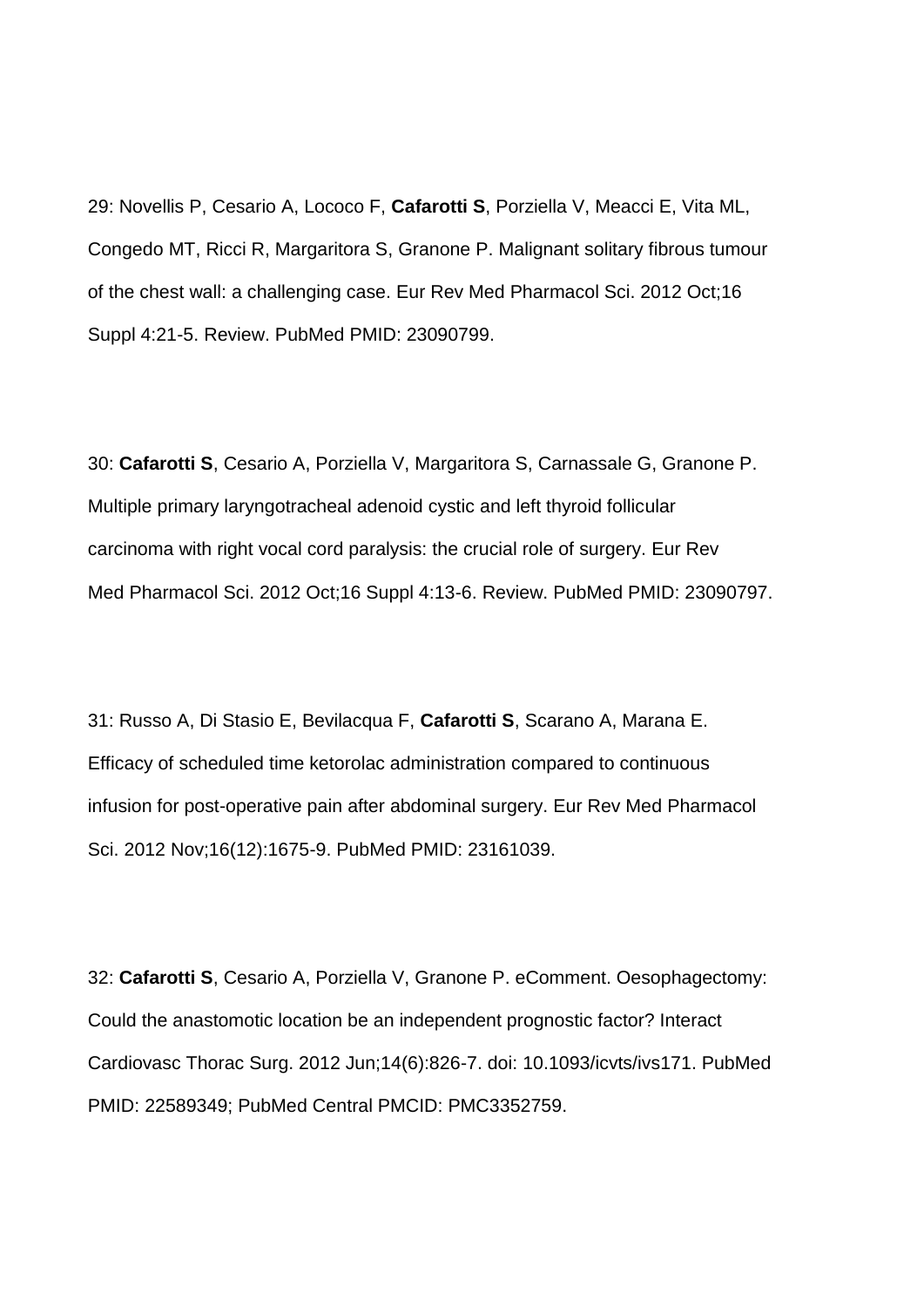33: Porziella V, Cesario A, Lococo F, **Cafarotti S**, Margaritora S, D'Errico G, Granone P. The radioguided 111In-pentetreotide surgery in the management of ACTH-secreting bronchial carcinoid. Eur Rev Med Pharmacol Sci. 2011 Jun;15(6):587-91. PubMed PMID: 21796863.

34: **Cafarotti S**, Porziella V, Margaritora S, Granone P. eComment: Diagnostic pathway in anterior mediastinal mass. Interact Cardiovasc Thorac Surg. 2011 May;12(5):846; discussion 846-7. doi: 10.1510/icvts.2010.256750A. PubMed PMID: 21555447.

35: **Cafarotti S**, Porziella V, Margaritora S, Granone P. eComment: What is the best way to diagnose and stage malignant pleural mesothelioma? Interact Cardiovasc Thorac Surg. 2011 May;12(5):811. doi: 10.1510/icvts.2010.255901A. PubMed PMID: 21555444.

36: **Cafarotti S**, Leuzzi G, Lococo F, Congedo MT. eComment: Mortality, morbidity and late survival in lung resection for non-small cell lung cancer in the elderly population. Interact Cardiovasc Thorac Surg. 2011 May;12(5):753. doi: 10.1510/icvts.2010.259002A. PubMed PMID: 21555441.

37: Lococo F, Leuzzi G, **Cafarotti S**, Margaritora S. eComment: Stage IIIA-N2 non-small cell lung cancer: could a new scoring system improve the management of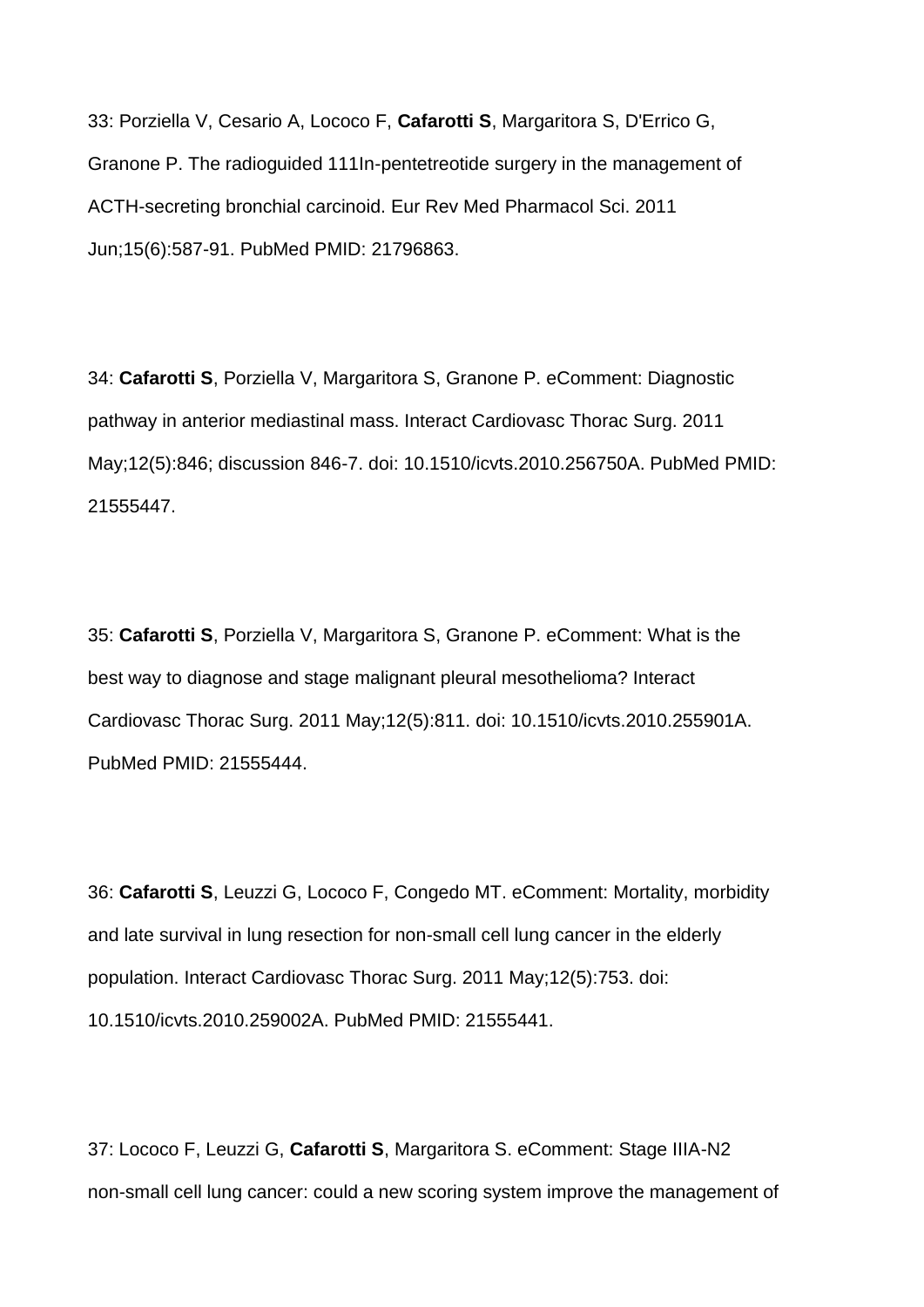heterogeneous disease? Interact Cardiovasc Thorac Surg. 2011 May;12(5):738. doi: 10.1510/icvts.2010.249896A. PubMed PMID: 21555438.

38: Leuzzi G, **Cafarotti S**, Lococo F, Vita ML. eComment: Talc pleurodesis by flexi-rigid thoracoscope under local anaesthesia: visual talc slurry? Interact Cardiovasc Thorac Surg. 2011 May;12(5):670-1. doi: 10.1510/icvts.2010.263137A. PubMed PMID: 21555431.

39: **Cafarotti S**, Cesario A, Porziella V, Margaritora S, Granone P. Chemoradiotherapy followed by surgery versus surgery alone in esophageal cancer patients: is it time for additional evidence? World J Surg Oncol. 2011 Apr 19;9:41. doi: 10.1186/1477-7819-9-41. PubMed PMID: 21504620; PubMed Central PMCID: PMC3103440.

40: Lococo F, **Cafarotti S**, Margaritora S, Granone P. Hemomediastinum and hemothorax after dissecting bronchial artery aneurysm: the limit of the surgical option. Interact Cardiovasc Thorac Surg. 2011 Apr;12(4):621. doi: 10.1510/icvts.2010.250027A. PubMed PMID: 21429886.

41: **Cafarotti S**, Margaritora S, Sterzi S, Granone P. Multidisciplinary management of high-risk patients undergoing lung resection. Interact Cardiovasc Thorac Surg. 2011 Apr;12(4):618. doi: 10.1510/icvts.2010.255588A. PubMed PMID: 21429885.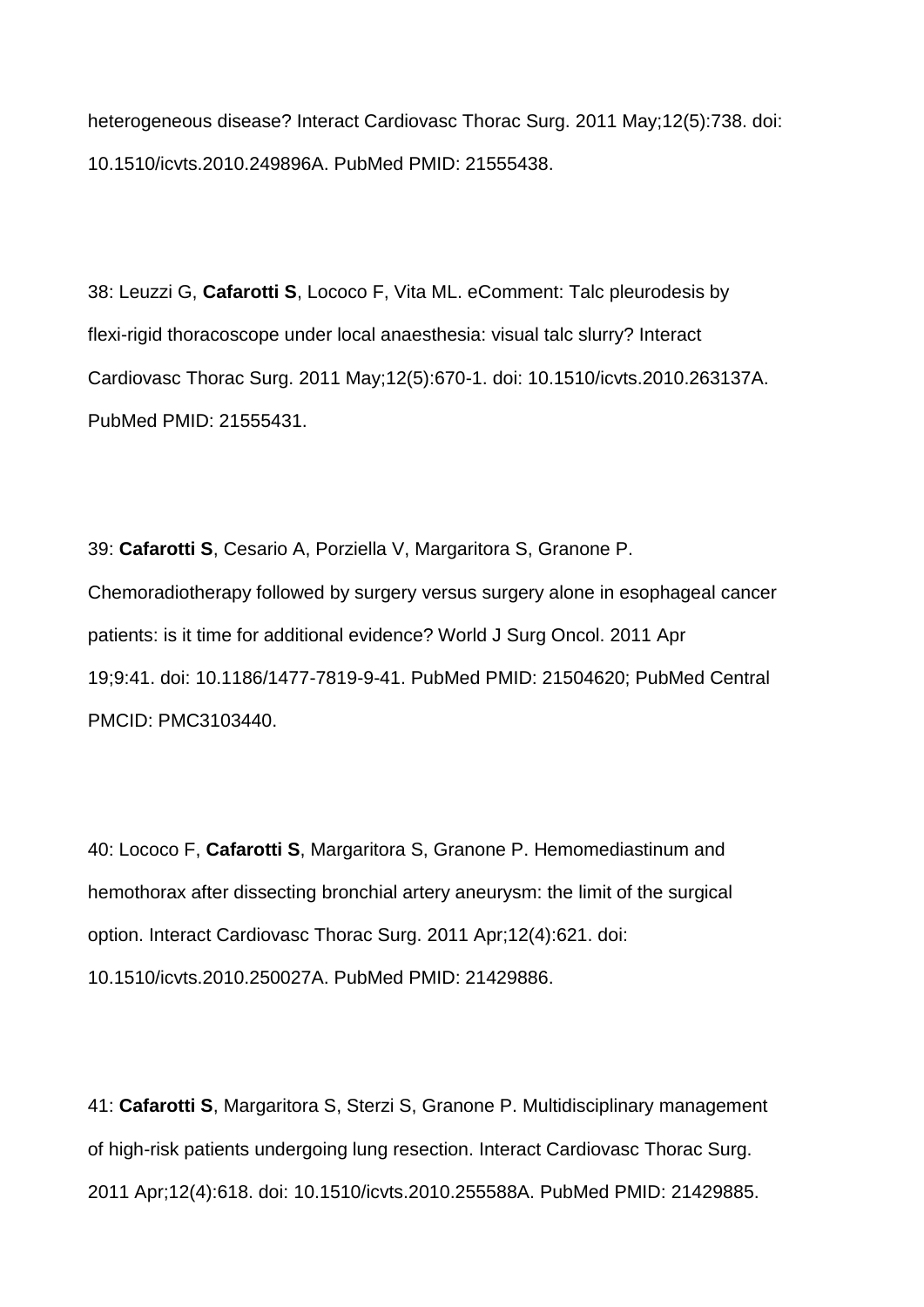42: Vita ML, **Cafarotti S**, Leuzzi G, Granone P. Primary palmar hyperhidrosis: double-stage three levels clipping. Interact Cardiovasc Thorac Surg. 2011 Apr;12(4):548-9. doi: 10.1510/icvts.2010.252015A. PubMed PMID: 21429877.

43: Leuzzi G, **Cafarotti S**, Congedo MT, Margaritora S. Thoracotomic approach for pulmonary metastases. Interact Cardiovasc Thorac Surg. 2011 Apr;12(4):532-3. doi: 10.1510/icvts.2010.257493A. PubMed PMID: 21429873.

44: **Cafarotti S**, Cusumano G, Porziella V, Margaritora S. Is NT-proBNP a marker for adverse postoperative outcomes in patients undergoing lung and esophageal surgery? Interact Cardiovasc Thorac Surg. 2011 Mar;12(3):473. doi: 10.1510/icvts.2010.252601B. PubMed PMID: 21345835.

45: **Cafarotti S**, Porziella V, Margaritora S, Granone P. eComment: Re: What is the best treatment of postpneumonectomy empyema? Interact Cardiovasc Thorac Surg. 2011 Feb;12(2):264. doi: 10.1510/icvts.2010.254706A. PubMed PMID: 21257955.

46: **Cafarotti S**, Lococo F, Vita ML, Porziella V. eComment: Treatment of thoracic anastomotic leaks after esophagectomy. Interact Cardiovasc Thorac Surg. 2011 Feb;12(2):151. doi: 10.1510/icvts.2010.247866A. PubMed PMID: 21257950.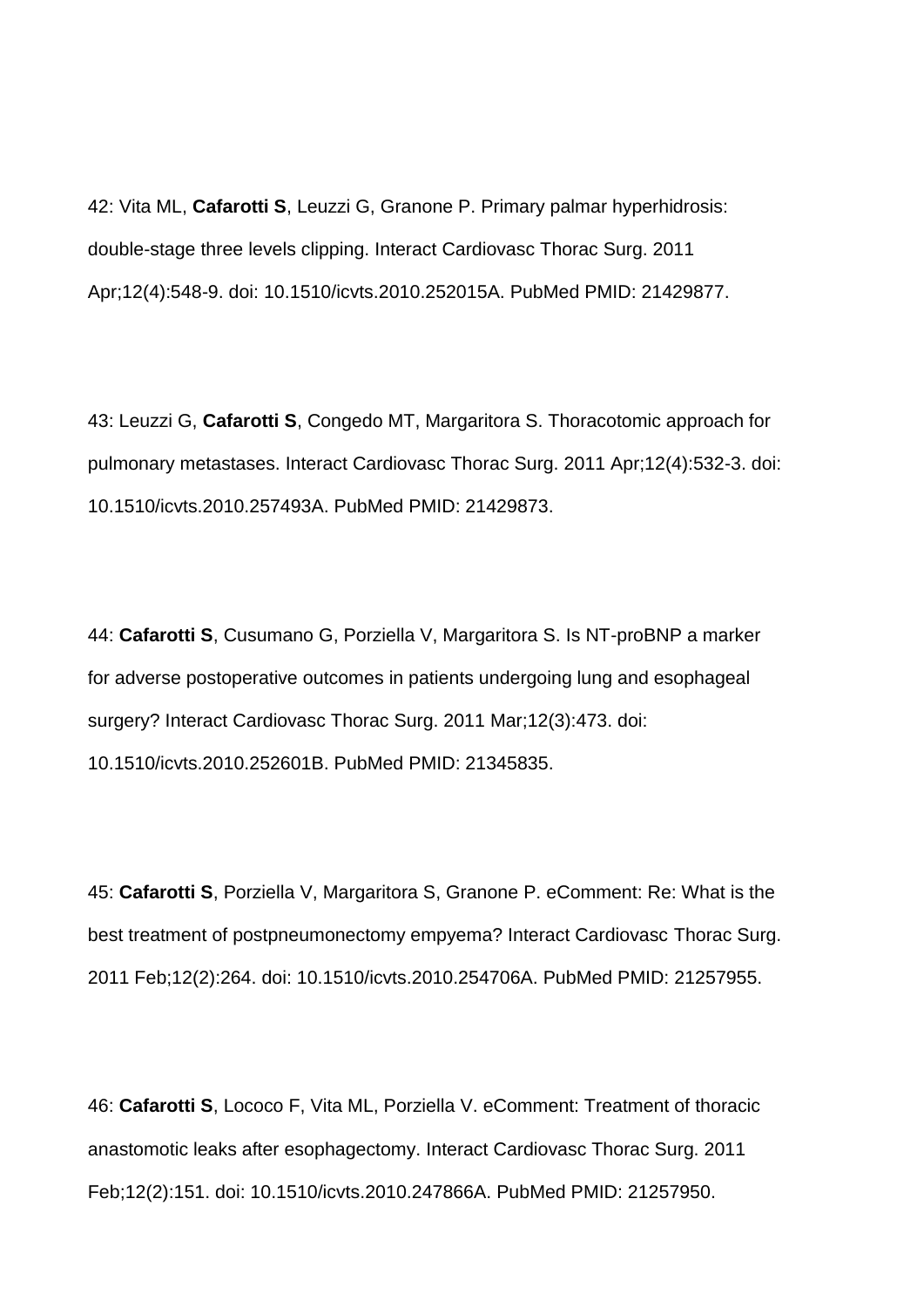47: **Cafarotti S**, Dall'Armi V, Cusumano G, Margaritora S, Meacci E, Lococo F, Vita ML, Porziella V, Bonassi S, Cesario A, Granone P. Small-bore wire-guided chest drains: safety, tolerability, and effectiveness in pneumothorax, malignant effusions, and pleural empyema. J Thorac Cardiovasc Surg. 2011 Mar;141(3):683-7. doi: 10.1016/j.jtcvs.2010.08.044. Epub 2010 Oct 13. PubMed PMID: 20947099.

48: **Cafarotti S**, Cesario A, Porziella V, Granone P. Intrathoracic manifestations of cervical anastomotic leaks after transhiatal and transthoracic oesophagectomy (Br J Surg 2010; 97: 726-731). Br J Surg. 2010 Nov;97(11):1745; author reply 1745-6. doi: 10.1002/bjs.7289. PubMed PMID: 20890926.

49: Margaritora S, Cesario A, Cusumano G, **Cafarotti S**, Corbo GM, Ferri L, Ceppi M, Meacci E, Valente S, D'Angelillo RM, Russo P, Porziella V, Bonassi S, Pasqua F, Sterzi S, Granone P. Is pulmonary function damaged by neoadjuvant lung cancer therapy? A comprehensive serial time-trend analysis of pulmonary function after induction radiochemotherapy plus surgery. J Thorac Cardiovasc Surg. 2010 Jun;139(6):1457-63. doi: 10.1016/j.jtcvs.2009.10.023. Epub 2010 Apr 2. PubMed PMID: 20363001.

50: **Cafarotti S**, Cesario A, Cusumano G, Granone P. Single station N2 NSCLC: a brief reflection on possible overdoing. Ann Thorac Surg. 2009 Dec;88(6):2069-70;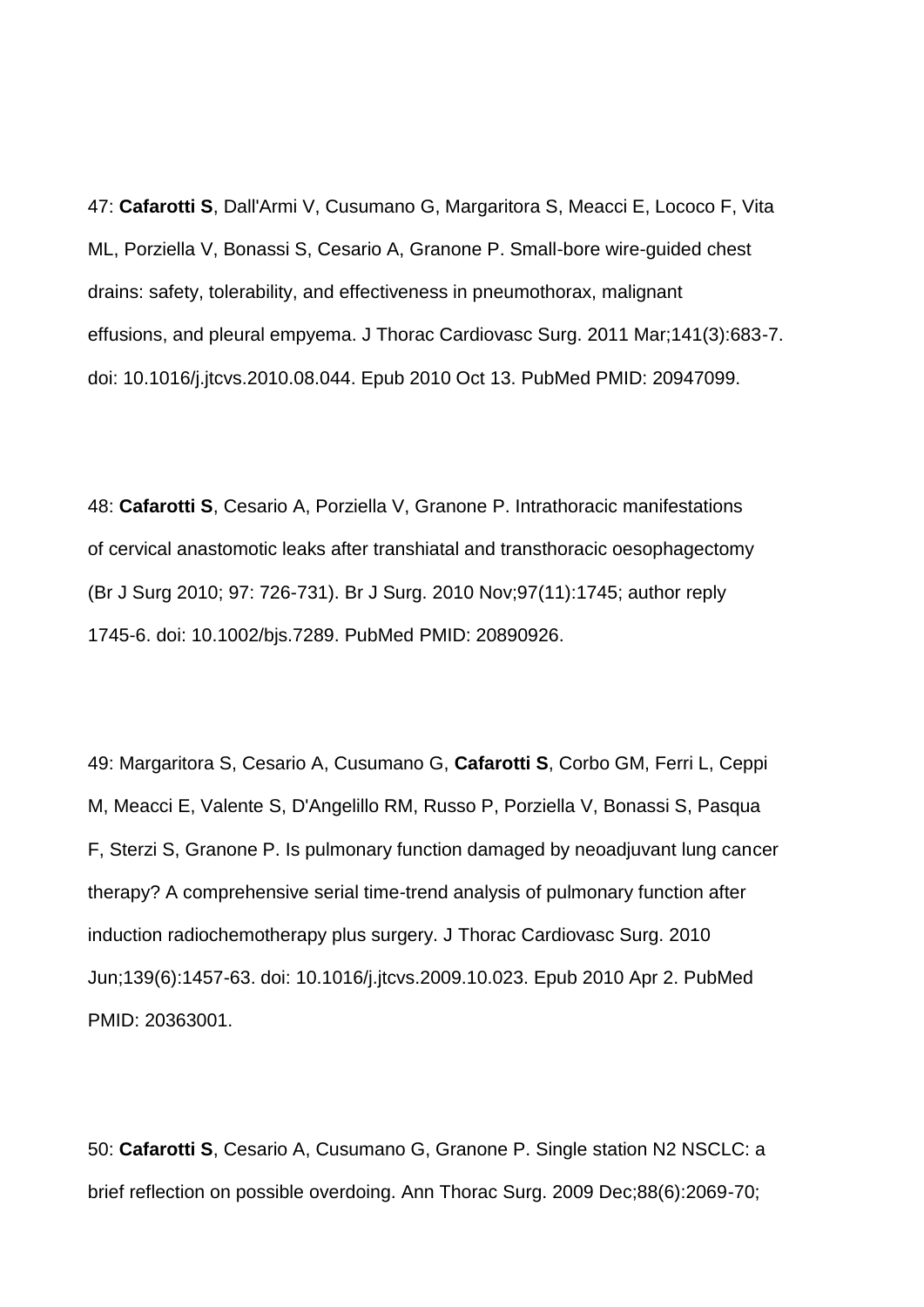author reply 2070. doi: 10.1016/j.athoracsur.2009.06.104. PubMed PMID: 19932304.

51: Cesario A, Dall'Armi V, Cusumano G, Ferri L, Margaritora S, Cardaci V, **Cafarotti S**, Russo P, Paleari L, Sterzi S, Pasqua F, Bonassi S, Granone P. Post-operative pulmonary rehabilitation after lung resection for NSCLC: a follow up study. Lung Cancer. 2009 Nov;66(2):268-9. doi: 10.1016/j.lungcan.2009.08.002. Epub 2009 Sep 1. PubMed PMID: 19726101.

52: Cusumano G, Margaritora S, Porziella V, Meacci E, Piraino A, Vita ML, Tessitore A, Congedo MT, Filotico M, **Cafarotti S**, Granone P. [Malignant pleural effusion]. Ann Ital Chir. 2007 Sep-Oct;78(5):389-91. Review. Italian. PubMed PMID: 18338545.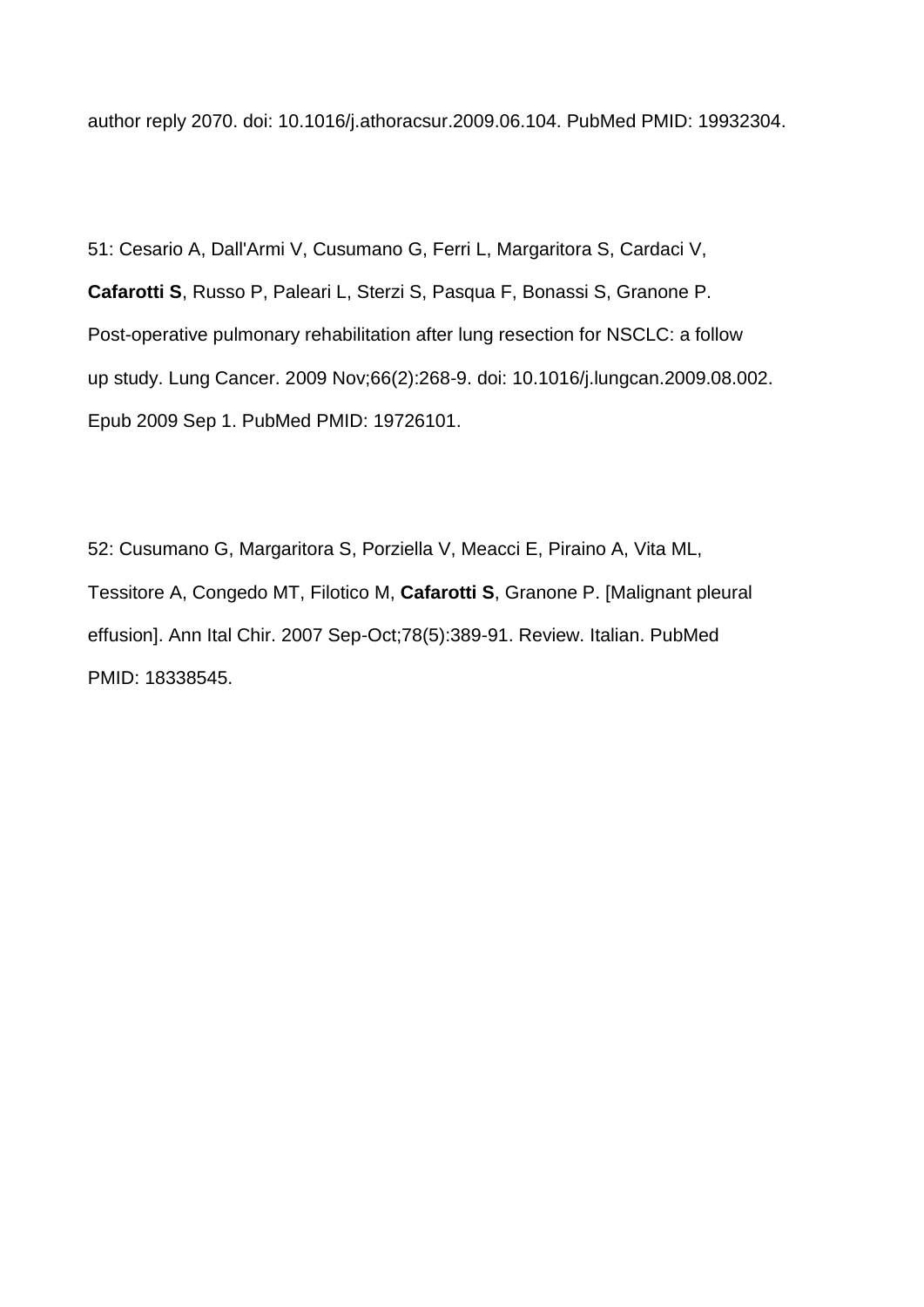# **Chapter Book**



Target Therapy in Lung Cancer **Stefano Cafarotti (Springer 2015)**



Physiology der pleura **Stefano Cafarotti (Springer 2016)**



Physiology and Pathophysiology of the Pleura **Stefano Cafarotti (Springer 2017)**

## **International Meeting Author/Presenter**

**-ESTS: 15th European Conference on General Thoracic Surgery 3 - 6 June 2007 Leuven, Belgium**

**-ESTS: 16th European Conference on General Thoracic Surgery June 08, 2008-June 11, 2008 Bologna Italy**